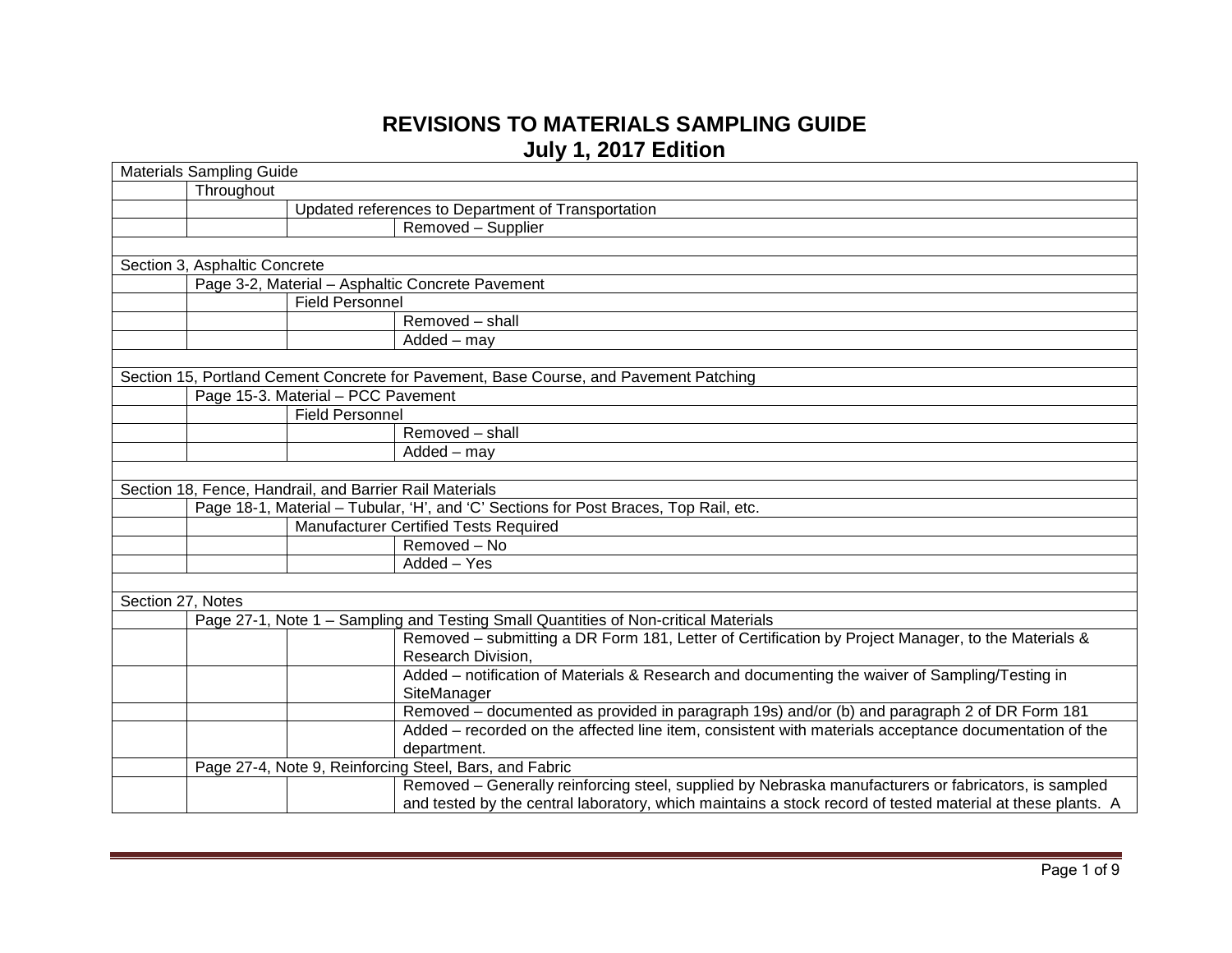|  | 'Report of Shipment of Steel for Concrete Reinforcement" is issued by the Materials & Research Division         |
|--|-----------------------------------------------------------------------------------------------------------------|
|  | to cover each shipment to a project.                                                                            |
|  | Reinforcing steel may occasionally be furnished directly to the project from a manufacturer without being       |
|  | previously tested by the central laboratory. In this case, samples and certificates should be submitted to      |
|  | the central laboratory as prescribed by the materials sampling guide. Reinforcing steel furnished under         |
|  | these circumstances should not be used until tests are completed and approved.                                  |
|  | Added – Generally, reinforcing steel supplied by Nebraska manufacturers or fabricators is sampled and           |
|  | tested by the central laboratory, which maintains a stock record of tested material at these plants. This       |
|  | pre-approved stock material may be sent by the supplier directly to the project, provided the supplier          |
|  | sends an approved NDOT shipping report along with the load. This completed shipping report, signed by           |
|  | the supplier, is sent directly to the project manager with a copy provided for the contractor. The project      |
|  | manager is responsible for documenting and authorizing this shipping report in SiteManager and                  |
|  | OnBase.                                                                                                         |
|  | Reinforcing steel may occasionally be furnished directly to the project from a manufacturer without being       |
|  | previously tested by the central laboratory. In this case, certificates should be documented into               |
|  | SiteManager and OnBase and samples forwarded to the central laboratory as prescribed by the materials           |
|  | sampling guide. Reinforcing steel furnished under these circumstances should not be used until tests are        |
|  | completed and authorized by Materials & Research.                                                               |
|  | Page 27-4, Note 10, Beam and Cable Guard Rail and Fittings                                                      |
|  | Removed - Beam and cable guardrail and associated hardware furnished by each supplier is tested                 |
|  | once each year to check their respective stock of material. Any material shipped from the tested stock of       |
|  | these suppliers to state projects will not require any additional sampling, testing, or certification. Shipping |
|  | reports showing the material shipped will be distributed by the Materials & Research Division to the            |
|  | project manager and others concerned.                                                                           |
|  | When the supplier's tested stock is exhausted, he may continue to ship additional material to state             |
|  | projects, however, this material must be covered by the type of certification shown in this sampling guide      |
|  | for the particular item involved. The certifications and supplier's shipping report will be sent to Materials   |
|  | & Research Division for approval and distribution to the project manager and others concerned.                  |
|  | Occasionally, guardrail material may be sampled on the project for a supplier's stock. In this case, the        |
|  | project manager will be notified by the Materials & Research Division concerning the samples required.          |
|  | When steel posts (end posts, special posts, mounting brackets, etc.) used with beam guard rail are              |
|  | shipped to a project on the basis of certificates of compliance, they will be field checked by the project      |
|  | manager for correct dimensions and for the amount of zinc coating or paint thickness. A report showing          |
|  | the number of posts, the measurements, and coating thickness will be sent to the Materials & Research           |
|  | Division for distribution.                                                                                      |
|  | Added - Beam and cable guardrail and associated hardware furnished by each supplier is subject to               |
|  | random testing by Materials & Research. Any material shipped from these approved guardrail suppliers            |
|  | to state projects will not require any additional sampling, testing, or certification. Pre-approved material    |
|  | may be sent by the supplier directly to the project, provided the supplier sends an approved NDOT               |
|  | shipping report along with the load. This completed shipping report, signed by the supplier, is sent            |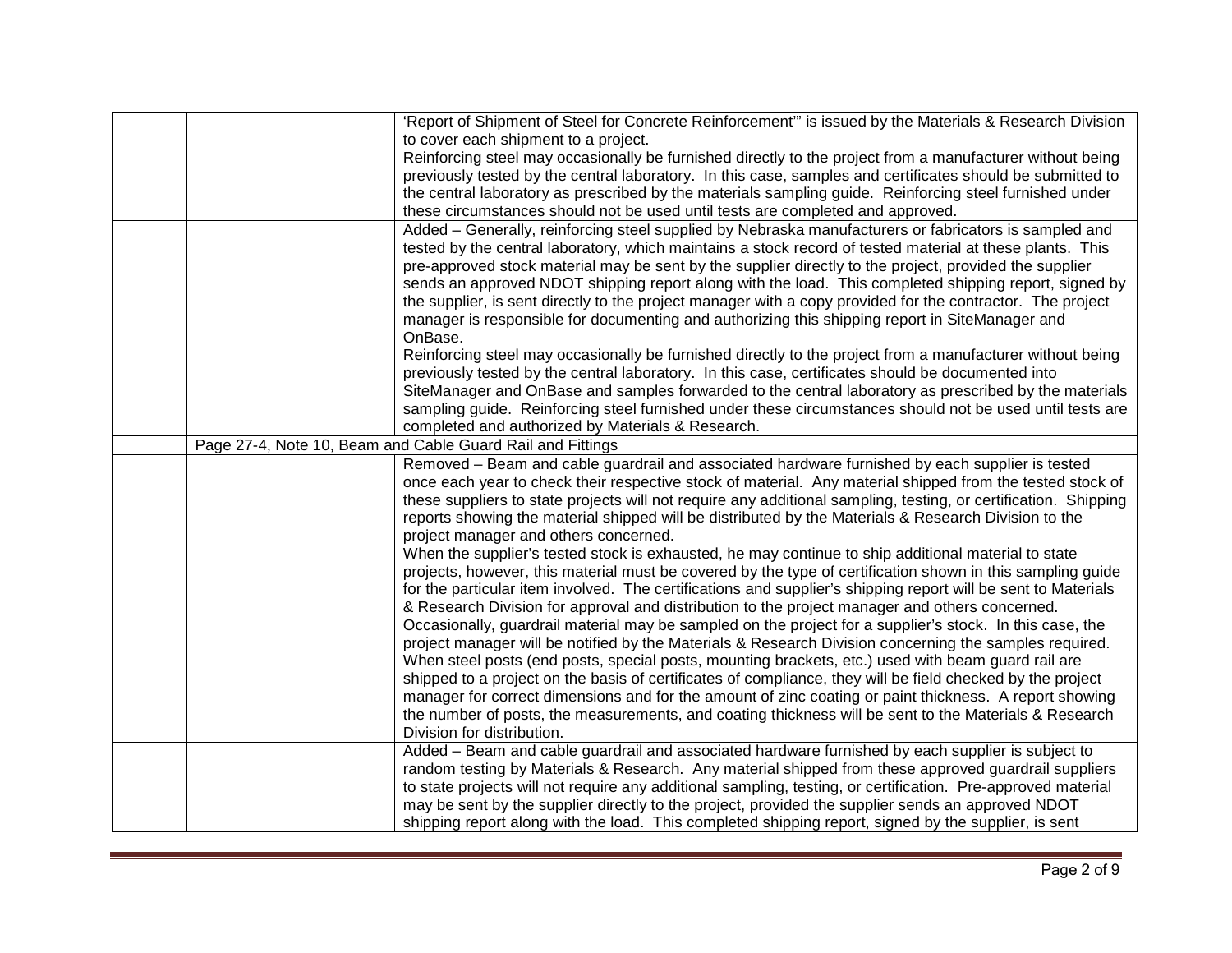|  | directly to the project manager with a copy provided for the contractor. The project manager is                 |
|--|-----------------------------------------------------------------------------------------------------------------|
|  | responsible for documenting and authorizing this shipping report in SiteManager and OnBase.                     |
|  | Page 27-4, Note 11, Metal Culvert Pipe Field Inspection and Reporting                                           |
|  | Removed - The random sampling procedure at the pipe fabricators plant requires the supplier to send a           |
|  | copy of his shipping report with the truck delivering the materials. The report will be addressed to 'Project   |
|  | Manager'. If the project manager or his inspector is not present when the material is unloaded, the report      |
|  | will be left with the contractor, if he is present, for transmittal to the project manager. Should the material |
|  | be stockpiled at a site where neither the contractor nor his inspector is present, the truck driver will return |
|  | the report to his office and it will be mailed to the project manager.                                          |
|  | The shipping report may be either a Form MT-750 or a fabricator's bill of lading and will show the              |
|  |                                                                                                                 |
|  | following information for the culvert pipe in the shipment: quantity (linear feet), size, heat number,          |
|  | thickness of sheets for each size of pipe, brand, and the fabricator's certification of compliance.             |
|  | The pipe may be approved for use as soon as the project manager verifies that the material received is          |
|  | as described on the shipping report, and that the pipe has not been damaged in shipment or handling.            |
|  | Any corrections or notes should be made on the project manager's copy of the shipping report that               |
|  | should then be sent to the Materials & Research Division. A copy of the project report covering the             |
|  | shipment will be sent to the project manager by the Materials & Research Division.                              |
|  | Added - Metal culvert pipe and associated hardware furnished by each supplier is subject to random              |
|  | testing at the suppliers' facility by Materials & Research. Any material shipped from these approved            |
|  | metal culvert suppliers' stock will not require any additional sampling, testing, or certification. Pre-        |
|  | approved stock material may be sent by the supplier directly to the project, provided the supplier sends        |
|  | an approved NDOT shipping report along with the load. This completed shipping report, signed by the             |
|  | supplier, is sent directly to the project manager with a copy provided for the contractor. The project          |
|  | manager is responsible for documenting and authorizing this shipping report in SiteManager and                  |
|  | OnBase.                                                                                                         |
|  | The pipe may be approved for use as soon as the project manager verifies that the material received is          |
|  | as described on the shipping report and the pipe has not been damaged in shipment or handling. Any              |
|  | corrections or notes should be made on the project manager's copy of the shipping report.                       |
|  | Page 27-5, Note 12, Bolts, Nuts and Washers, and Structural Fasteners                                           |
|  | Removed - Tested and approved stock will be tagged with a Department of Roads' white inspection tag             |
|  | (TL-5401) inside or outside of the container. Shipments so tagged may be used immediately. Shipment             |
|  | reports referencing to the stock test will be issued by Materials & Research Division.                          |
|  | Added - Bolts supplied to Nebraska projects are sampled and tested by the central laboratory and/or the         |
|  | NDOT Bridge Fabrication Inspection Unit. The NDOT central laboratory maintains a stock record of                |
|  | tested material at various fabricators and suppliers. This pre-approved stock material may be sent by the       |
|  | fabricator/supplier directly to the project, provided the supplier sends an approved NDOT shipping report       |
|  | along with the shipment. This completed shipping report, signed by the supplier, is sent directly to the        |
|  | project manager with a copy provided for the contractor. The project manager is responsible for                 |
|  | documenting and authorizing this shipping report in SiteManager and OnBase.                                     |
|  |                                                                                                                 |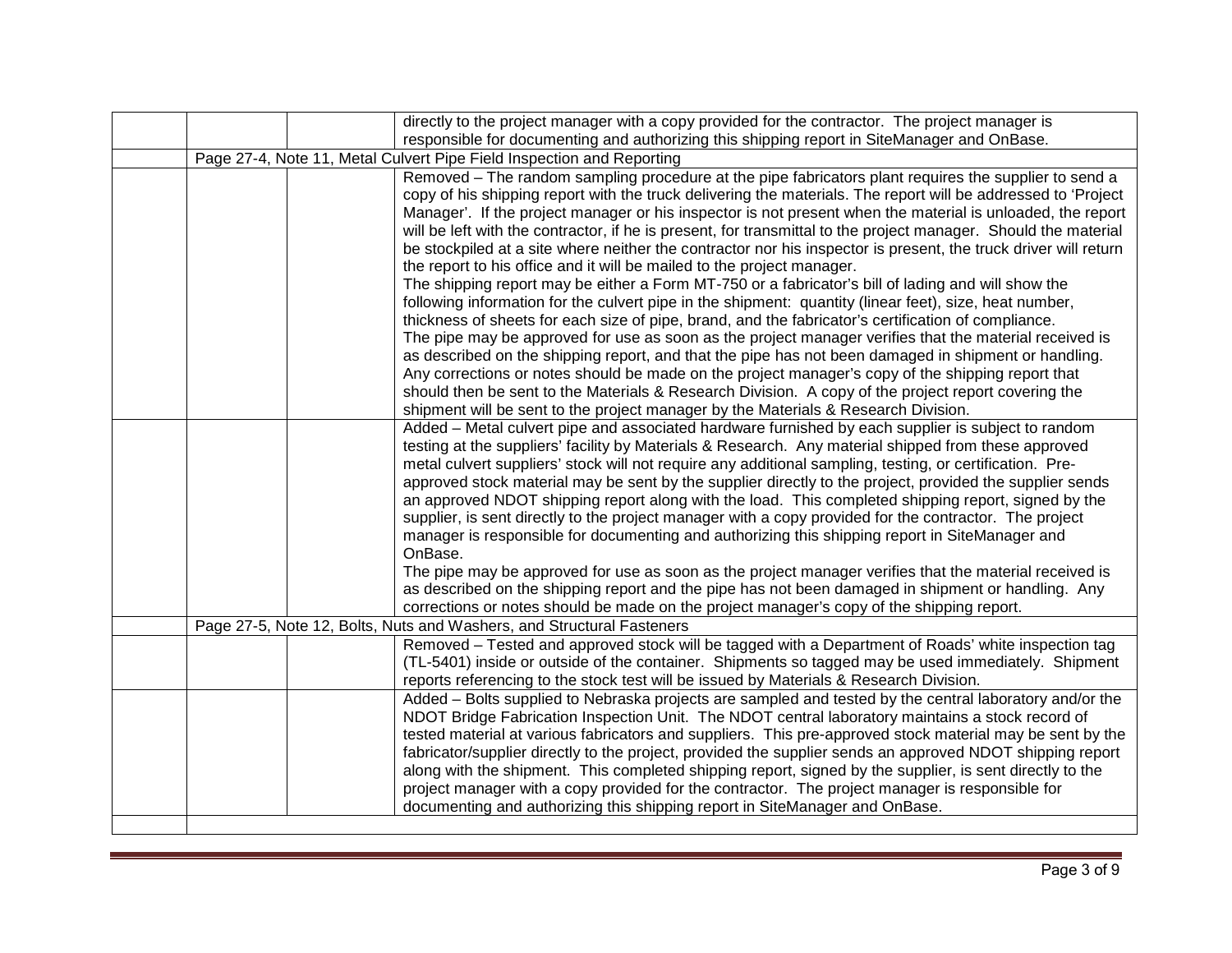| Page 27-5, Note 14, Steel Bearing Piling, Steel Sheet Piling and Steel Shells for Cast-in-Place Piling                                                       |                                                                                                                     |  |
|--------------------------------------------------------------------------------------------------------------------------------------------------------------|---------------------------------------------------------------------------------------------------------------------|--|
|                                                                                                                                                              | Added - stamped                                                                                                     |  |
|                                                                                                                                                              | Removed - He                                                                                                        |  |
|                                                                                                                                                              | Added - The project manager                                                                                         |  |
|                                                                                                                                                              | Removed - forward the mill test                                                                                     |  |
|                                                                                                                                                              | Added - document said                                                                                               |  |
|                                                                                                                                                              | Removed - to the                                                                                                    |  |
|                                                                                                                                                              | Added - in SiteManager and OnBase for review by the                                                                 |  |
|                                                                                                                                                              | Page 27-5, Note 15, Structural Steel for Superstructure, Substructure, and Handrail                                 |  |
|                                                                                                                                                              | Removed - He                                                                                                        |  |
|                                                                                                                                                              | Added - The inspector                                                                                               |  |
|                                                                                                                                                              | Removed - He                                                                                                        |  |
|                                                                                                                                                              | Added - The inspector                                                                                               |  |
|                                                                                                                                                              | Added - inspector                                                                                                   |  |
|                                                                                                                                                              | Removed - him                                                                                                       |  |
|                                                                                                                                                              | Added - the department inspector                                                                                    |  |
|                                                                                                                                                              | $Added - /she$                                                                                                      |  |
|                                                                                                                                                              | Removed - approved                                                                                                  |  |
|                                                                                                                                                              | Added - reviewed                                                                                                    |  |
|                                                                                                                                                              | Removed - from Materials & Research Division, or approval to use this material                                      |  |
|                                                                                                                                                              | Added - reports                                                                                                     |  |
|                                                                                                                                                              | Added - The department inspector is responsible for entering all mill tests, certificates, and other reports        |  |
|                                                                                                                                                              | in SiteManager and OnBase.                                                                                          |  |
| Page 27-6, Note 16, Combination Mast Arm Signal and Lighting Poles, Mast Arm Signal Poles, Span Wire Poles, Pedestal Traffic<br>Signal Poles and Light Poles |                                                                                                                     |  |
|                                                                                                                                                              | Removed - shall                                                                                                     |  |
|                                                                                                                                                              | Removed - certified mill tests                                                                                      |  |
|                                                                                                                                                              | Added - certificates of compliance for                                                                              |  |
|                                                                                                                                                              | Added - to the Materials & Research Division                                                                        |  |
|                                                                                                                                                              | Page 27-6, Note 18, Gray Iron Castings (Cast Iron Grates, Frames, Pull Box Frames and Covers, Junction Boxes, etc.) |  |
|                                                                                                                                                              | Removed – When these items are furnished from the Lincoln or Omaha area, they will probably be                      |  |
|                                                                                                                                                              | supplied from a tested pour representing stock at the foundry. Shipments to projects from these stocks              |  |
|                                                                                                                                                              | will be reported to the Materials & Research Division by the foundries. Castings will usually be identified         |  |
|                                                                                                                                                              | by a letter or symbol representing the foundry, followed by numbers representing the date the casting               |  |
|                                                                                                                                                              | was poured. The Materials & Research Division will issue a 'Report of Shipment of Gray Iron Castings'               |  |
|                                                                                                                                                              | which will include a list of the items shipped to the project, the quantity, identification and references to       |  |
|                                                                                                                                                              | the stock tests. This report constitutes approval of the tensile strength of the iron used in these castings.       |  |
|                                                                                                                                                              | Since the finished castings are not inspected prior to shipment, acceptance should be based on field                |  |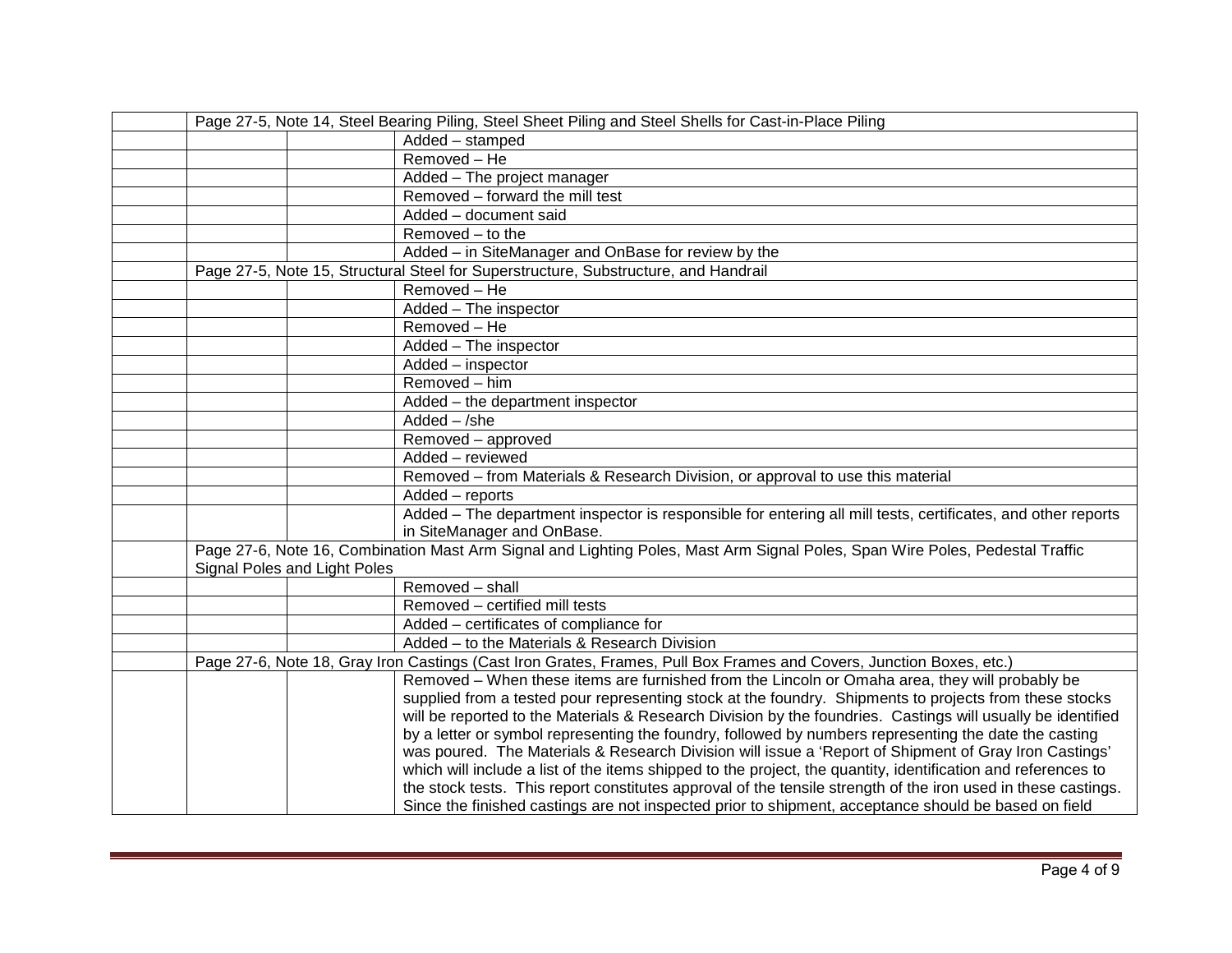|                                              | inspection showing good workmanship and compliance with the dimensional and weight requirements               |
|----------------------------------------------|---------------------------------------------------------------------------------------------------------------|
|                                              |                                                                                                               |
|                                              | specified in the contract documents.                                                                          |
|                                              | Cast iron materials furnished from other sources may not be supplied from tested stocks. In this case,        |
|                                              | the project manager shall obtain the manufacturer's certificate of compliance for this material from the      |
|                                              | contractor prior to installation.                                                                             |
|                                              | Added - Gray iron castings may be sent directly to the project provided the supplier sends an approved        |
|                                              | NDOT shipping report along with the load. This completed shipping report, signed by the supplier, is sent     |
|                                              | directly to the project manager with a copy provided for the contractor. The project manager is               |
|                                              | responsible for documenting and authorizing this shipping report in SiteManager and OnBase.                   |
|                                              | Cast iron materials are not supplied from tested stock, therefore, the project manager shall obtain the       |
|                                              | manufacturer's certificate of compliance for this material from the contractor prior to installation. The     |
|                                              | project manager is responsible for documenting and authorizing this shipping report in SiteManager and        |
|                                              | OnBase.                                                                                                       |
|                                              | Finished castings are not inspected prior to shipment, therefore, acceptance should be based on field         |
|                                              | inspection showing good workmanship and compliance with the dimensional and weight requirements               |
|                                              | specified in the contract documents.                                                                          |
| Page 27-7, Note 22, Reflectors and Fasteners |                                                                                                               |
|                                              | Removed - When shipment is made from approved stock, inspection tags will be attached to or placed            |
|                                              | within the container. Units can be used upon delivery to the project on the basis of the inspection tag.      |
|                                              | The Materials & Research Division will issue an acceptance report upon shipment of the units.                 |
|                                              | The brand of reflector used must be entered in SiteManager.                                                   |
|                                              | Added – Pre-approved reflectors and fasteners may be sent by the supplier directly to the project,            |
|                                              | provided the supplier sends an approved NDOT shipping report along with the load. This completed              |
|                                              | shipping report, signed by the supplier, is sent directly to the project manager with a copy provided for the |
|                                              | contractor. The project manager is responsible for documenting and authorizing this shipping report in        |
|                                              | SiteManager and OnBase.                                                                                       |
|                                              | The brand of reflector used and the shipping report should be documented and authorized in                    |
|                                              | SiteManager and OnBase.                                                                                       |
| Page 27-7, Note 23, Delineator Posts         |                                                                                                               |
|                                              | Removed – When delineator posts are delivered to a project from a tested and approved stock, the              |
|                                              | bundles will be tagged with a Department of Roads' white inspection tag (TL-5401). The project manager        |
|                                              | does not need to notify the Materials & Research Division and can use this material upon delivery to the      |
|                                              | project. A shipment report will be issued by the Materials & Research Division which will refer to the        |
|                                              | stock test report numbers covering the posts and show the sizes and quantities represented.                   |
|                                              | Posts delivered to a project which are not supplied from a previously tested and approved stock should        |
|                                              | not be used until they have been tested and approved by the Materials & Research Division.                    |
|                                              | Added - Pre-approved delineator posts may be sent by the supplier directly to the project, provided the       |
|                                              | supplier sends an approved NDOT shipping report along with the load. This completed shipping report,          |
|                                              | signed by the supplier, is sent directly to the project manager, with a copy provided for the contractor.     |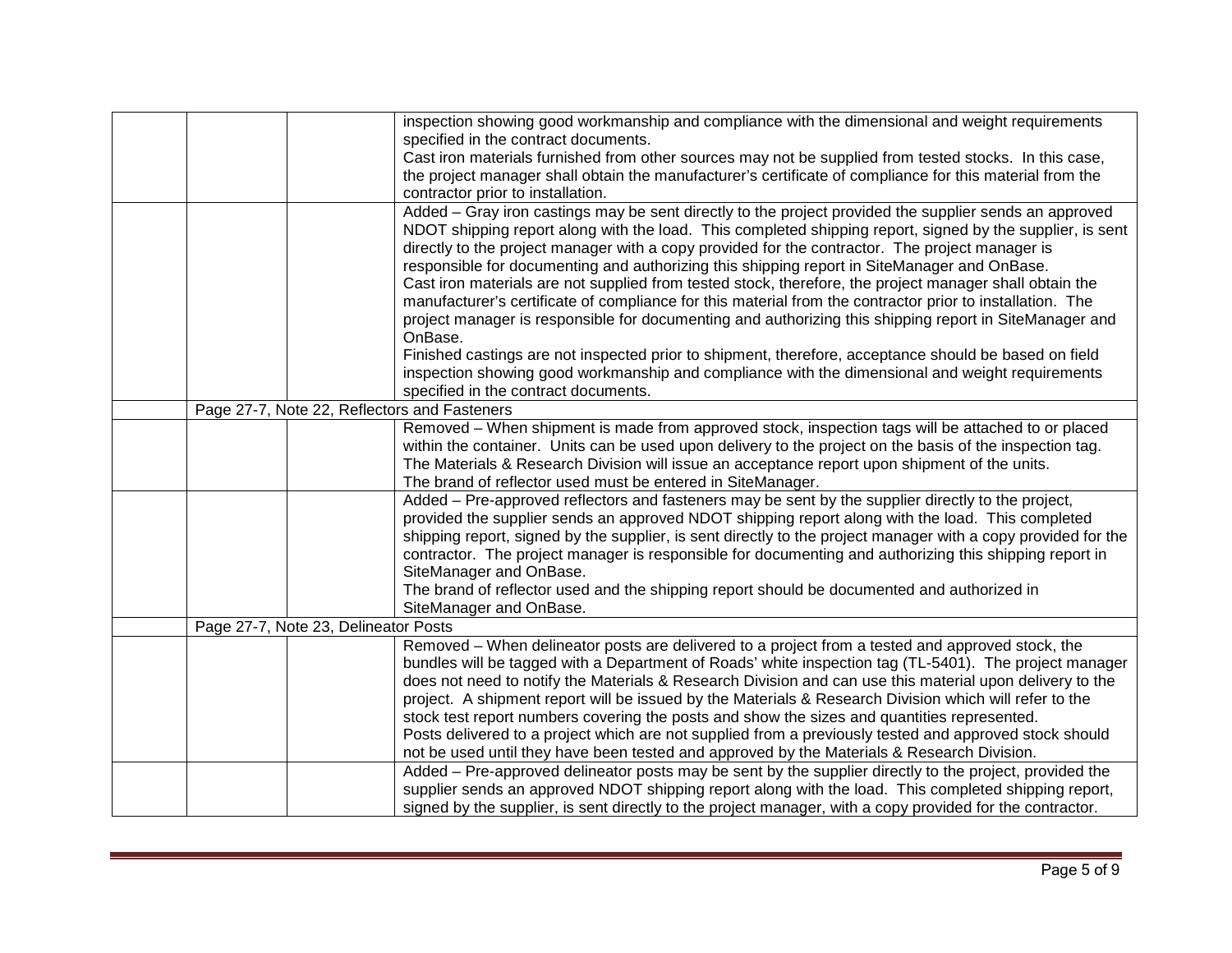|  | The project manager is responsible for documenting and authorizing this shipping report in SiteManager                           |
|--|----------------------------------------------------------------------------------------------------------------------------------|
|  | and OnBase. NDOT inspection tags will also be included with the shipment.                                                        |
|  | Posts delivered to a project which are not supplied from a previously tested and approved stock, must be                         |
|  | sampled by field personnel and submitted to Materials & Research for testing and approval.                                       |
|  | Page 27-8, Note 25, Treated and Untreated Timber Piling, Treated Timber Sheet Piling, Fence Posts, Treated and Untreated Lumber, |
|  | Treated and Untreated Timber, Wood Guard Rail Posts, Offset Blocks, Treated Poles and Sign Posts                                 |
|  | Removed – These materials are normally accepted on the basis of Certificates of Compliance from the                              |
|  | producer and treater or Certificates of Inspection and Treatment from a commercial testing laboratory                            |
|  | arranged for by the supplier and approved by the Materials & Research Division.                                                  |
|  | Materials accepted on the basis of Certificates of Compliance from the producer and treater will usually                         |
|  | not have any identifying hammer mark on the end.                                                                                 |
|  | Materials accepted on the basis of Certificate of Inspection and Treatment from a commercial testing                             |
|  | laboratory will have a hammer mark on the end of each piece.                                                                     |
|  | Wood materials may be used upon delivery to the project provided they have not been damaged and the                              |
|  | proper identifying hammer mark is on the end of each piece and the report covering the inspection is on                          |
|  | hand or the project manager has received approved Certificates of Compliance from the Materials &                                |
|  | Research Division the for the materials delivered.                                                                               |
|  | If material is delivered to the project prior to receipt of the test reports or Certificate of Compliance, the                   |
|  | project manager shall notify the Materials & Research Division promptly, giving all pertinent data such as                       |
|  | project number, name of jobber or supplier, the mill or treating plant, car number, hammer mark, number                          |
|  | of pieces, and any other information available. Action can then be started to obtain the test report of                          |
|  | Certificate of Compliance in the event it has not been received at the laboratory.                                               |
|  | Wood items are sometimes tested and placed in stock at jobber's plants. The Materials & Research                                 |
|  | Division has the test reports supplied by the commercial testing agency or the Certificates of Compliance                        |
|  | from the producer and treater for any material which they have inspected and approved for the                                    |
|  | department. When the jobber makes a shipment to a state project, he submits a shipment report (Form                              |
|  | TL-5162) to the Materials & Research Division showing the project number and other pertinent                                     |
|  | information. If the material shown on the shipment report is as specified for the project and reports                            |
|  | covering the inspection and approval of the material are on file at the Materials & Research Division, the                       |
|  | report is signed by Materials & Research Division and sent to the project manager.                                               |
|  | Added - These materials are normally accepted on the basis of certificates of compliance from the                                |
|  | producer and treater or certificates of inspection and treatment from a commercial testing laboratory                            |
|  | arranged for by the supplier and approved by the Materials & Research Division.                                                  |
|  | Materials accepted on the basis of certificates of compliance from the producer and treater will usually                         |
|  | not have any identifying hammer mark on the end.                                                                                 |
|  | Materials accepted on the basis of certificate of inspection and treatment from a commercial testing                             |
|  | laboratory will have a hammer mark on the end of each piece.                                                                     |
|  | Wood materials may be used upon delivery to the project provided they have not been damaged and the                              |
|  | proper identifying hammer mark is on the end of each piece and the report covering the inspection is on                          |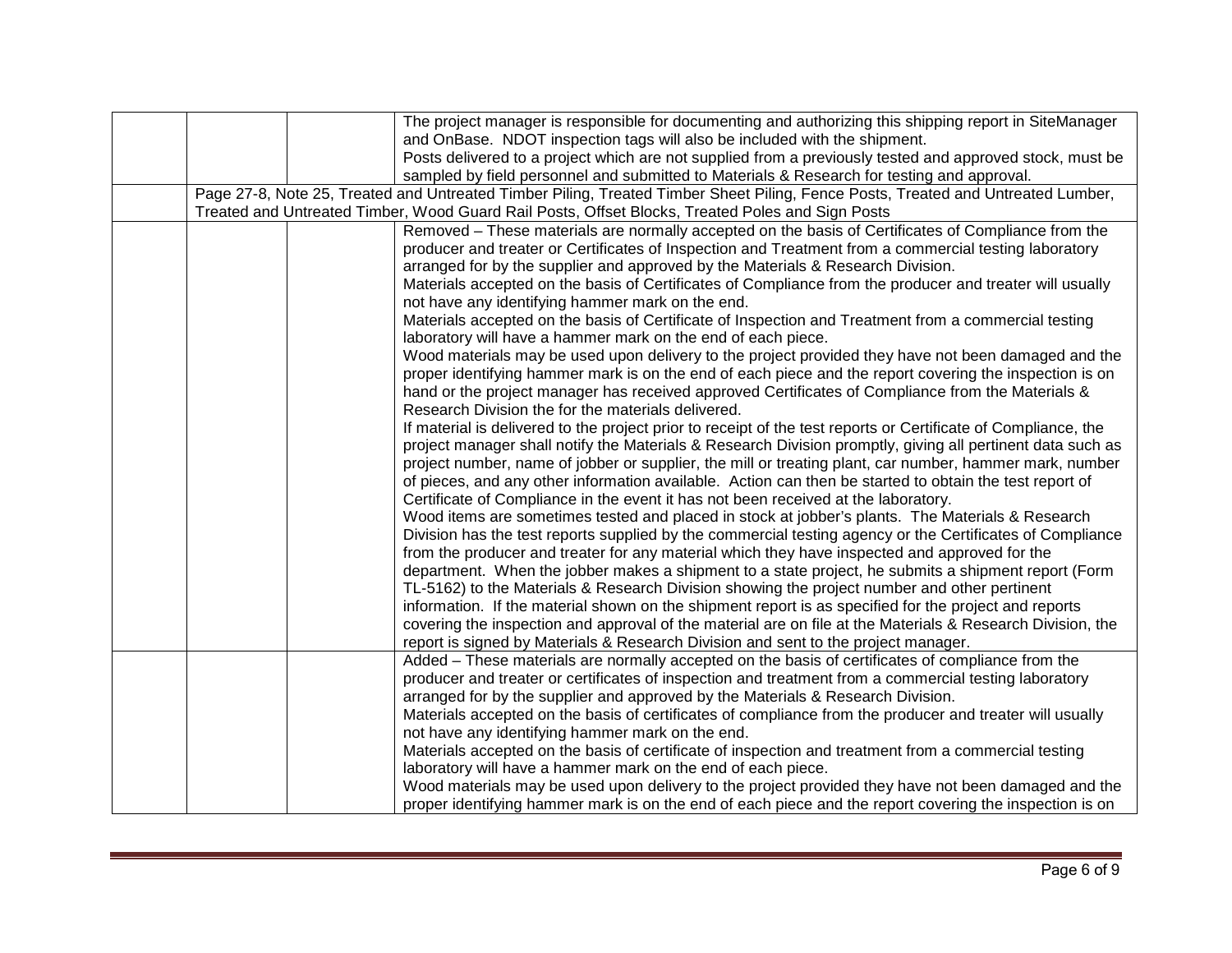|  |                        | hand or the project manager has received approved certificates of compliance for entry into SiteManager<br>and OnBase. |
|--|------------------------|------------------------------------------------------------------------------------------------------------------------|
|  |                        |                                                                                                                        |
|  |                        | Section 28, Quality Assurance Program for Construction Materials                                                       |
|  |                        | Page 28-A-2, Appendix A, Sampling and Testing Personnel Qualification Program                                          |
|  |                        | A4. - Qualification Procedure, A4.2.1.                                                                                 |
|  |                        | Removed - NDOR employees                                                                                               |
|  |                        | Added - project inspection staff                                                                                       |
|  |                        | Removed - employee                                                                                                     |
|  |                        | Added - inspection personnel                                                                                           |
|  |                        | Removed - An employee                                                                                                  |
|  |                        | Added - Project inspection staff                                                                                       |
|  |                        | Page 28-A-7, Table A1 - Test Methods for Qualification of Sampling and Testing Personnel                               |
|  |                        | Concrete Field Inspector/General Handling of Concrete                                                                  |
|  |                        | Added - Certification will be completed online. Please see instructional quick reference guide here.                   |
|  |                        | Removed - Certification will be completed online. This enrollment requires an NHI User ID and                          |
|  |                        | password. Follow these steps to sign up for and register completion of a session.                                      |
|  |                        | 1. Log in to the individual NHI user account.                                                                          |
|  |                        | 2. Use the course search engine to locate course number FHWA-NHI-131122, Portland                                      |
|  |                        | Cement Concrete Paving Inspection - Web-Based.                                                                         |
|  |                        | 3. To enroll, select 'Add to Cart'.                                                                                    |
|  |                        | 4. When all course selections have been made, select 'Checkout'.                                                       |
|  |                        | 5. Follow the checkout steps. Once the registration is completed, confirmation will be                                 |
|  |                        | transmitted via email.                                                                                                 |
|  |                        | a. If enrolled in web-based training, access is immediately available via 'My                                          |
|  |                        | Training'.                                                                                                             |
|  |                        | b. A Certificate of Completion will be presented, in .pdf format, when ALL COURSE                                      |
|  |                        | <b>MODULES</b> have been fulfilled.                                                                                    |
|  |                        | c. Forward the certificate to SiteManager                                                                              |
|  |                        | Dor.SitemanagerMaterials@nebraska.gov                                                                                  |
|  |                        | Page 28-A-10, Table A1 - Test Methods for Qualification of Sampling and Testing Personnel                              |
|  | Earthwork Technician I |                                                                                                                        |
|  |                        | Removed - Prerequisite: Radiological Safety/Hazardous Material                                                         |
|  |                        | Added - NA                                                                                                             |
|  |                        | Page 28-A-13, Table A1 - Test Methods for Qualification of Sampling and Testing Personnel                              |
|  |                        | Laboratory and Field Technician Certifications - Provisional                                                           |
|  |                        | Removed - employees only                                                                                               |
|  |                        | Added - project inspection staff                                                                                       |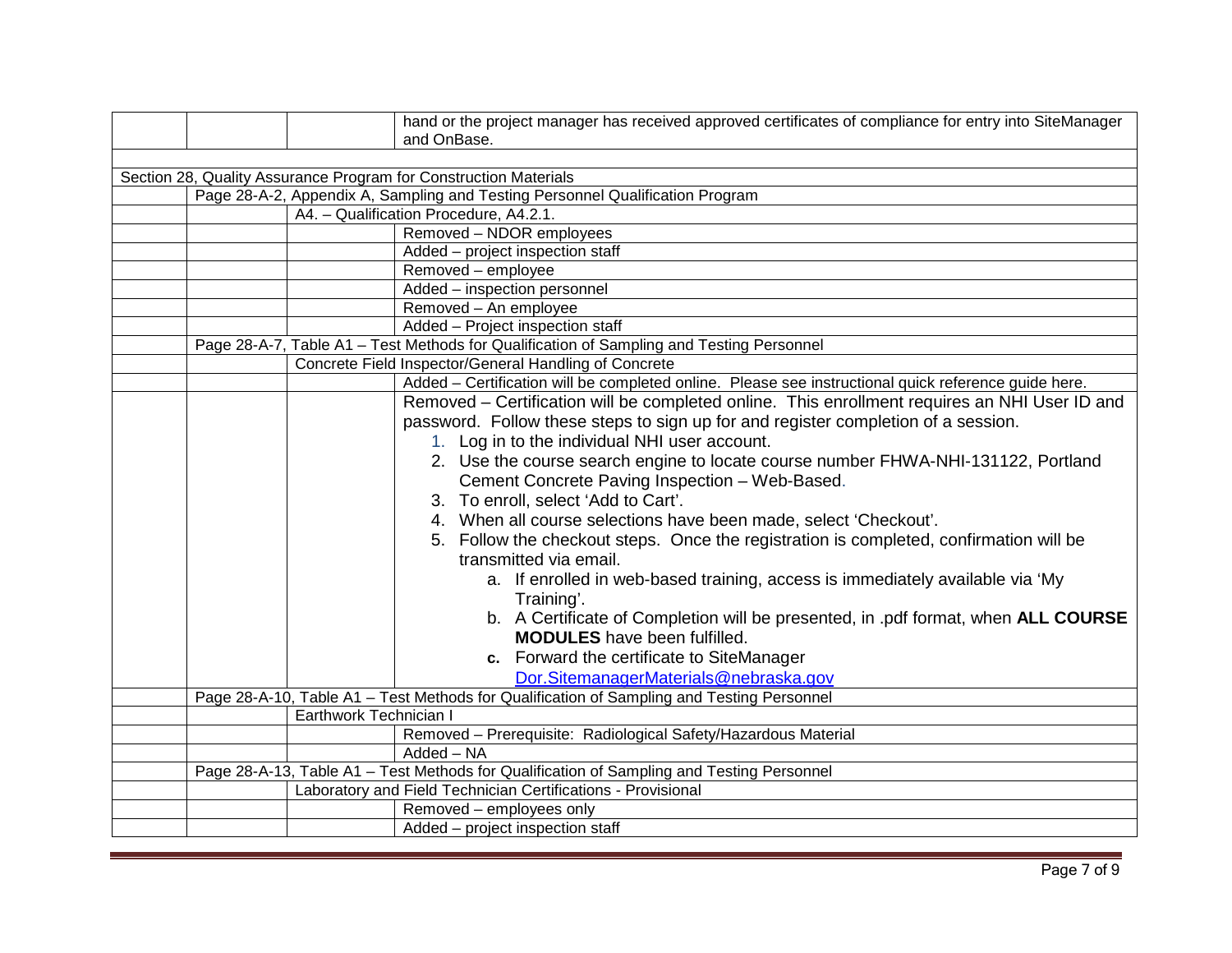| Concrete Field Inspector/General Handling of Concrete Provisional Certification                                                      |
|--------------------------------------------------------------------------------------------------------------------------------------|
| Removed - NDOR New Hires/Temporary                                                                                                   |
| Added - Project inspection staff conducting sampling and testing without full certification                                          |
| Soil Aggregate Technician Provisional Certification                                                                                  |
| Removed - NDOR New Hires/Temporary                                                                                                   |
| Added - Project inspection staff conducting sampling and testing without full certification                                          |
| Asphaltic Technician Provisional Certification                                                                                       |
| Removed - NDOR New Hires/Temporary                                                                                                   |
| Added - Project inspection staff conducting sampling and testing without full certification                                          |
| Page 28-F-1, Appendix F, Nebraska Department of Transportation Annual Report to FHWA On System Wide Approach of Independent          |
| Assurance Testing National Highway System - Annual FHWA IA Program Report                                                            |
| Assessment of Lab Qualifications for Federally Funded Projects                                                                       |
| Removed - Asphalt footnote designation                                                                                               |
| Removed - Concrete footnote designation                                                                                              |
| Removed - Soil footnote designation                                                                                                  |
| Page 28-F-2, Appendix F, Nebraska Department of Transportation Annual Report to FHWA On System Wide Approach of Independent          |
| Assurance Testing National Highway System - Annual FHWA IA Program Report                                                            |
| Assessment of Technician Certification Status                                                                                        |
| Removed - footnote designation                                                                                                       |
| Page 28-F-3, Appendix F, Nebraska Department of Transportation Annual Report to FHWA On System Wide Approach of Independent          |
| Assurance Testing National Highway System - Annual FHWA IA Program Report                                                            |
| Assessment of Technician Certification Status                                                                                        |
| Removed - footnote designation                                                                                                       |
| Page 28-F-3, Appendix F, Nebraska Department of Transportation Annual Report to FHWA On System Wide Approach of Independent          |
| Assurance Testing National Highway System - Annual FHWA IA Program Report                                                            |
| Removed - Footnote I - City of Lincoln does not use contractor QC tests in their acceptance decision.                                |
| Removed - Footnote II - City of Lincoln does not use contractor QC tests in their acceptance decision.                               |
| Removed – Footnote III – City of Lincoln does not use contractor QC tests in their acceptance decision.                              |
| Removed – Footnote IV – If a technician is both certified and provisionally certified, the certification will                        |
| be recorded in column B.                                                                                                             |
| Removed - Footnote V - Provisional certifications are not acceptable for consultants or LPA employees.                               |
| Removed - Footnote VI - LPA and consultant technicians are reported here.                                                            |
|                                                                                                                                      |
| Section 29, Policies                                                                                                                 |
| Page 29-14, Policy 6, Acceptance Policy for Slag Cement fir Use in Concrete                                                          |
| Removed -- This policy was removed effective January 1, 2014.                                                                        |
| Added - Policy 6, Acceptance Policy for Slag Cement fir Use in Concrete                                                              |
| Page 29-22, Policy Concerning Concrete and Precast Pipe Plant Certification Including Testing, Inspection and Approval of Reinforced |
| Concrete Culvert and Sewer Pipe and Concrete Flared-End Sections                                                                     |